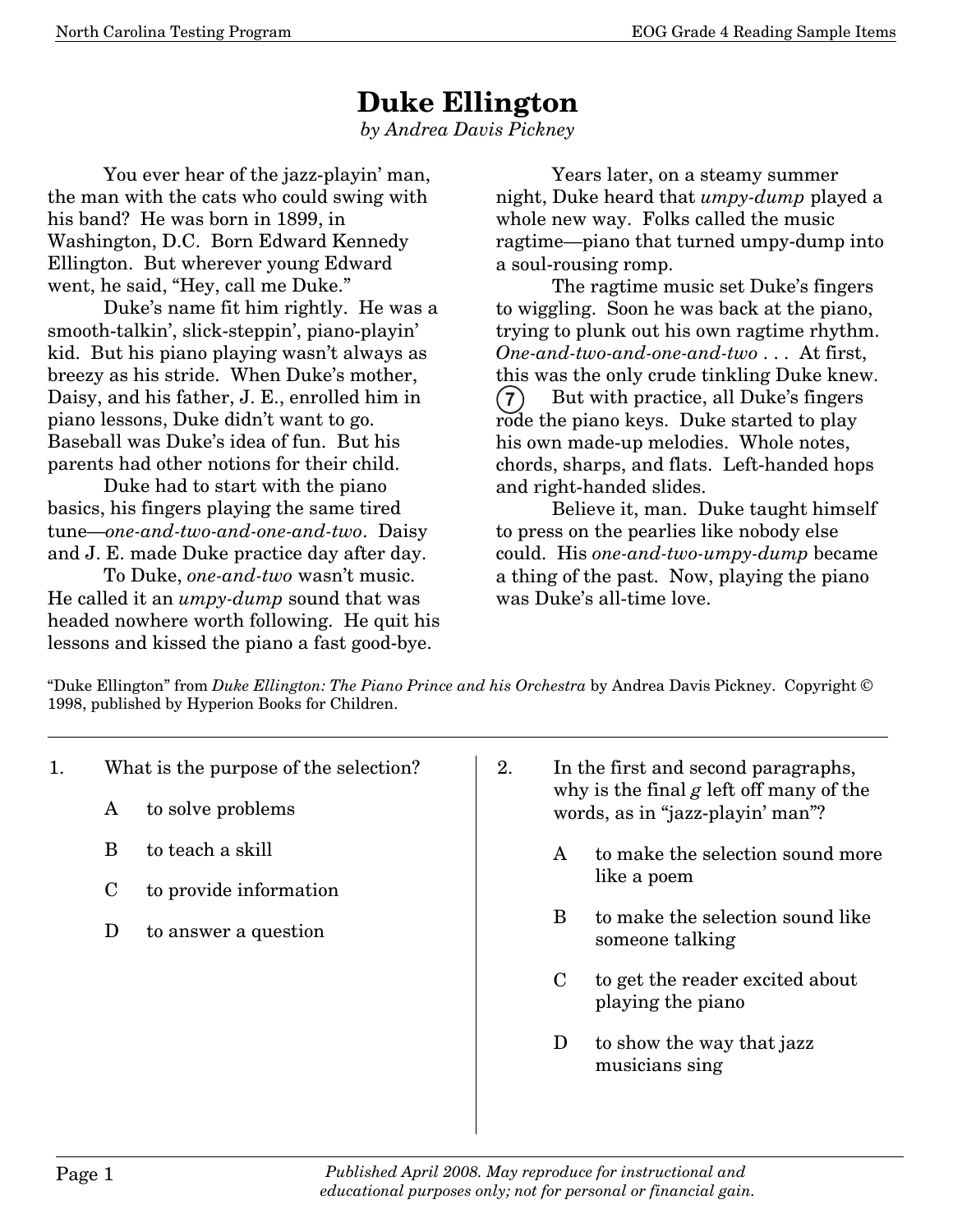- 3. The fourth paragraph says, "He called it an *umpy-dump* sound that was headed nowhere worth following." What does "nowhere worth following" mean?
	- A It did not seem interesting to him.
	- B It was hard to understand.
	- C It seemed too hard to do.
	- D It was used too much by other people.
- 4. What does Duke do to become a better ragtime musician?
	- A He joins a band.
	- B He reads about ragtime.
	- C He takes piano lessons again.
	- D He practices a lot.
- 5. In paragraph 7, what are "left-handed hops and right-handed slides"?
	- A dances inspired by ragtime
	- B jazz as played by a beginner
	- C a duet played by two jazz musicians
	- D the movement of fingers across piano keys
- 6. Between the beginning of the selection and the end, how did Duke's attitude about the piano change?
	- A from uninterested to enthusiastic
	- B from disobedient to obedient
	- C from smart to foolish
	- D from sad to happy

## **End of Set**

*In compliance with federal law, including the provisions of Title IX of the Education Amendments of 1972, the Department of Public Instruction does not discriminate on the basis of race, sex, religion, color, national or ethnic origin, age, disability, or military service in its policies, programs, activities, admissions or employment.*